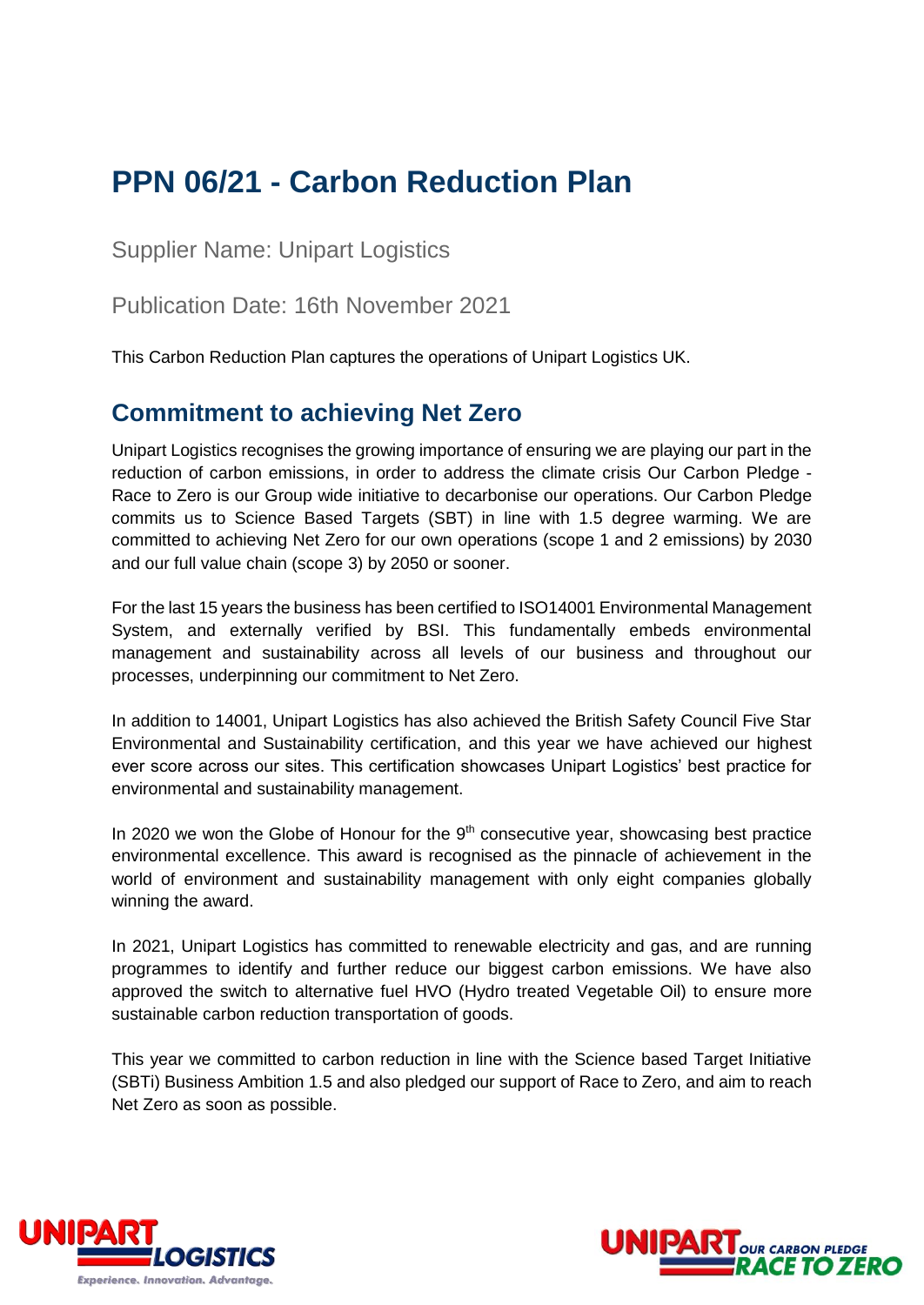## **Baseline Emissions**

#### **Emissions**

#### **Baseline year:** 2019 **Additional details relating to baseline emissions calculations**

For all scopes, a baseline year of 1st Jan - 31st December, 2019 has been used, with scope 1 and 2 emissions calculated and verified by the Carbon Trust to ISO14064.

We have recently undertaken an initial analysis of our scope 3 footprint using the Greenhouse Gas Protocol Quantis Tool, however, we are in the process of conducting a full analysis of our scope 3 emissions with our independent expert supplier, and we are continuing to develop the maturity of our scope 3 footprint.

This year, we committed to carbon reduction in line with the Science based Target Initiative (SBTi) Business Ambition 1.5 and also pledged our support of Race to Zero, and aim to reach Net Zero as soon as possible.

| <b>Baseline year emissions: 2019</b> |                                                   |
|--------------------------------------|---------------------------------------------------|
| <b>Emissions sources:</b>            | Full scope 1, full scope 2,                       |
|                                      | Scope 3: categories 3, 5, 6, 7, 12 (see figure 2) |
| Scope 1:                             | 14,261 tCO2e                                      |
| Scope 2:                             | 6,777 tCO2e                                       |
| Scope 3 (from included               | 23,257 tCO2e                                      |
| sources):                            |                                                   |
| <b>Total Emissions:</b>              | 44,295 tCO2e                                      |



*Figure 1: Emissions broken down by scope*

| 32.20% |
|--------|
| 15.30% |
| 52.50% |
|        |



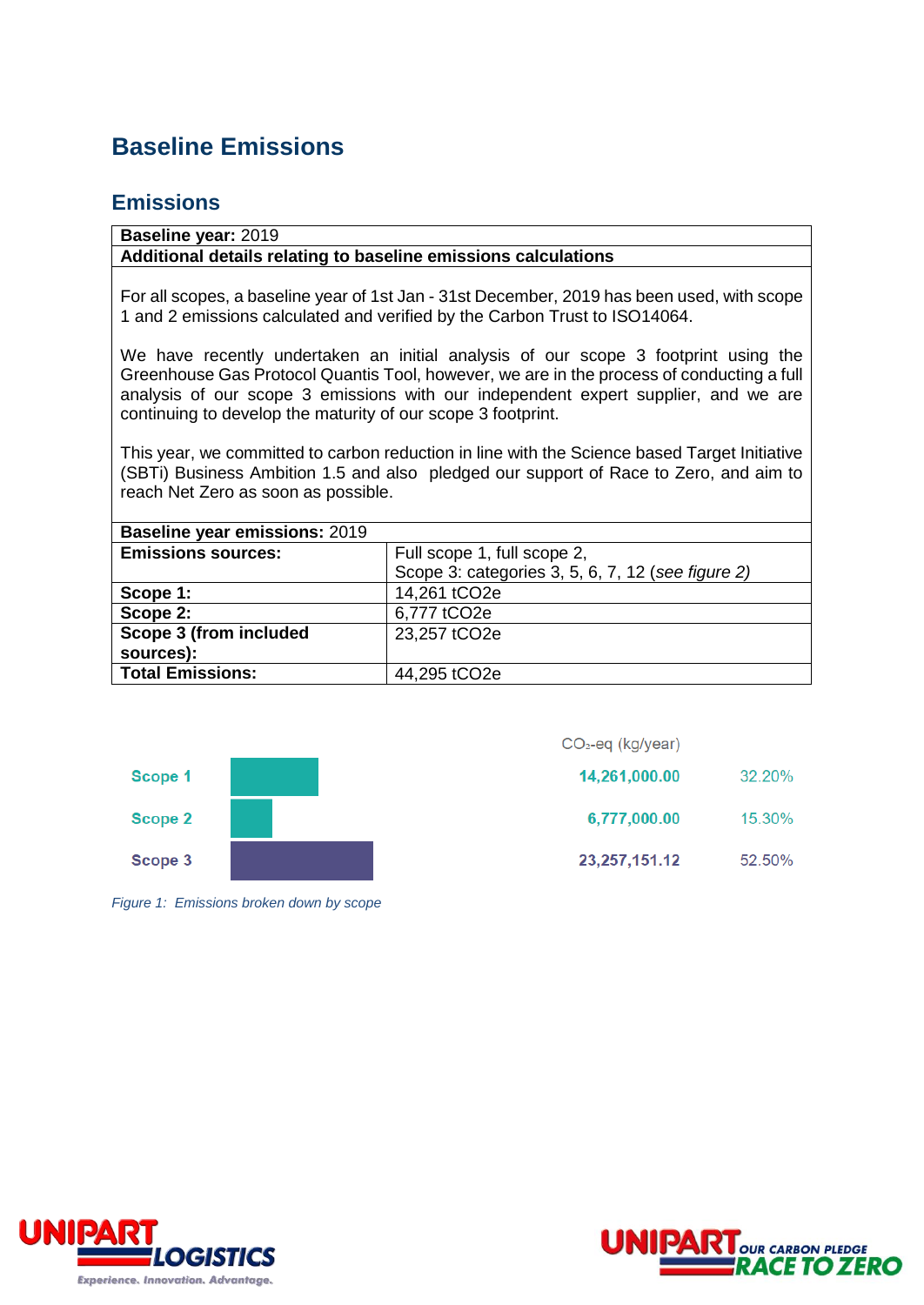#### **Scope 3 Emissions Breakdown**

We are in the process of conducting a full analysis of our scope 3 emissions with our independent expert supplier, however our current view looks as follows:

|     | O<br><b>Scope 3 Breakdown view</b>                                                       | CO <sub>2</sub> -eq value (kg/year) |          |
|-----|------------------------------------------------------------------------------------------|-------------------------------------|----------|
| 扁   | Category 1 Purchased goods and services $\mathcal{Q} \sim$                               | 0.00                                | $0.00\%$ |
| O   | Category 2 Capital goods                                                                 | 0.00                                | $0.00\%$ |
|     | Fuel- and Energy-Related Activities,<br>Category 3<br>Not Included in Scope 1 or Scope 2 | 4,920,650.00                        | 21.16%   |
|     | Category 4 Upstream transport                                                            | 0.00                                | 0.00%    |
|     | Category 5 Waste generated in operations                                                 | 747,611.12                          | 3.21%    |
| M   | Category 6 Business travel                                                               | 1,123,000.00                        | 4.83%    |
|     | Category 7 Employee commuting                                                            | 12,750,000.00                       | 54.82%   |
| - R | Category 8 Upstream leased assets                                                        | 0.00                                | 0.00%    |
|     | Category 9 Downstream transport                                                          | 0.00                                | $0.00\%$ |
| δħ  | Category 10 Processing of sold products                                                  | 0.00                                | $0.00\%$ |
| δħ  | Category 11 Use of sold products                                                         | 0.00                                | 0.00%    |
| δŤ  | EoL of sold products (intermediate<br><b>Category 12</b><br>product, if relevant)        | 3,715,890.00                        | 15.98%   |
| - F | Category 13 Downstream leased assets                                                     | 0.00                                | $0.00\%$ |
|     | <b>Category 14 Franchises</b>                                                            | 0.00                                | $0.00\%$ |
|     | Category 15 Investments                                                                  | 0.00                                | 0.00%    |

*Figure 2: Scope 3 emissions break down*

To complete our scope 3 emissions, we have boarded an independent expert supplier to aid in workshops and calculations. Their projected completion date for categories 4 and 9 is the end of Q1, 2022.



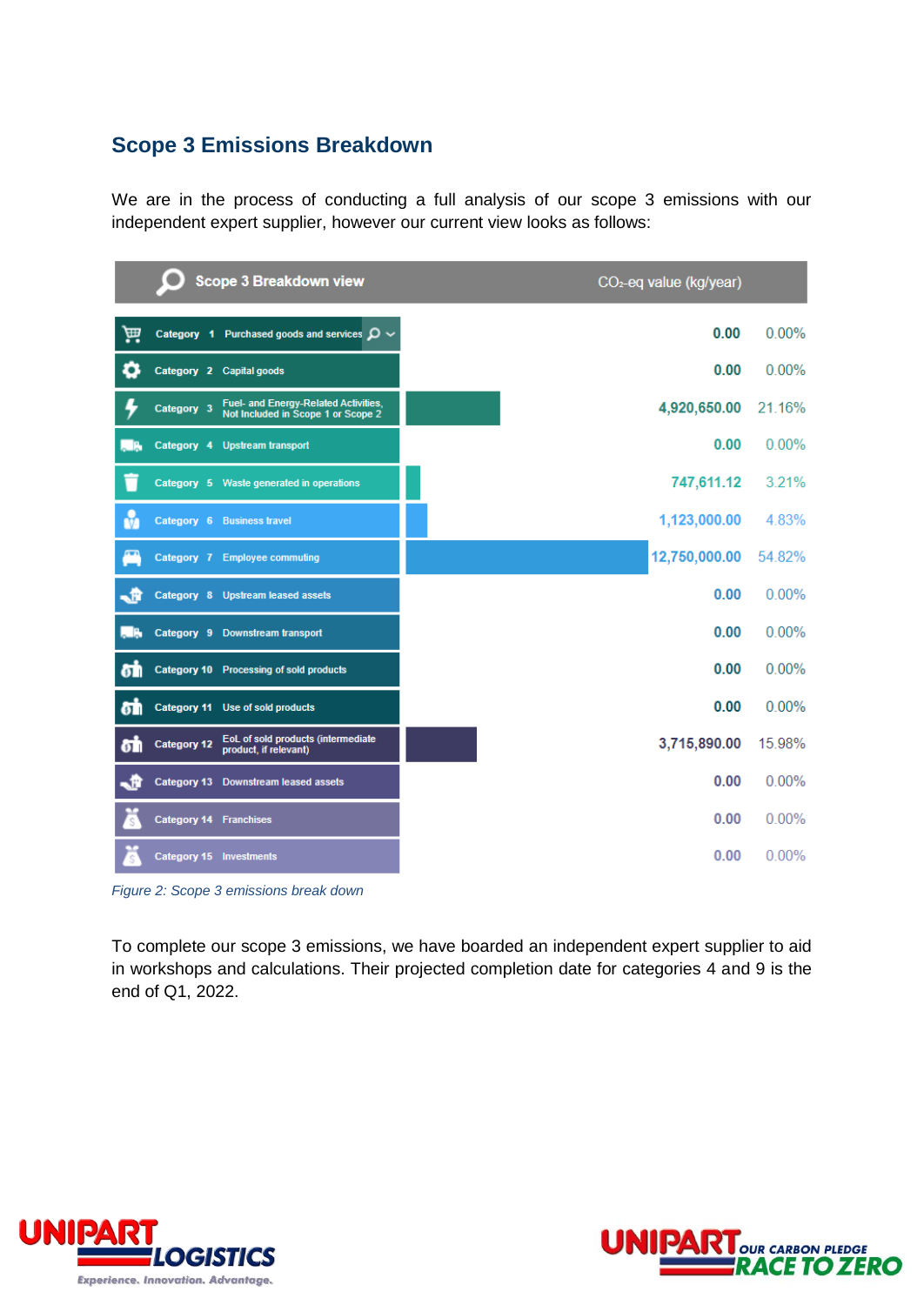### **Progress against Scope 1 and 2 Targets**

Progress against our scope 1 and 2 targets can be seen in the *Figure 3*



*Figure 1: Scope 1 and 2 emissions - actuals vs projected*



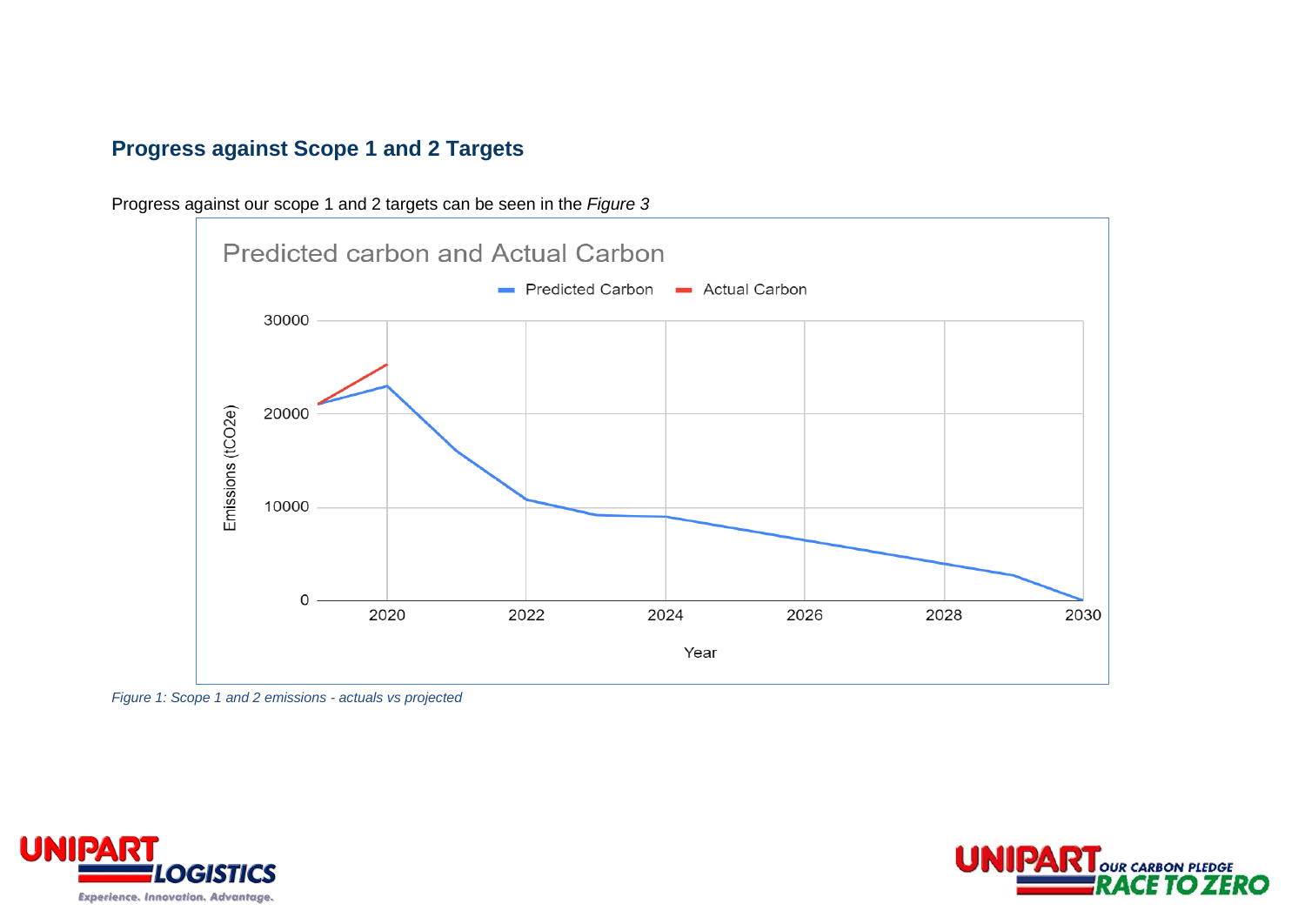### **Progress – Carbon Reduction Waterfall**

*Figure 4* shows our roadmap to net zero for scope 1 and 2, as defined in 2019. The specific initiatives pertaining to these reductions can be seen in *Figure 5*



*Figure 2: Carbon reduction waterfall to 2030*



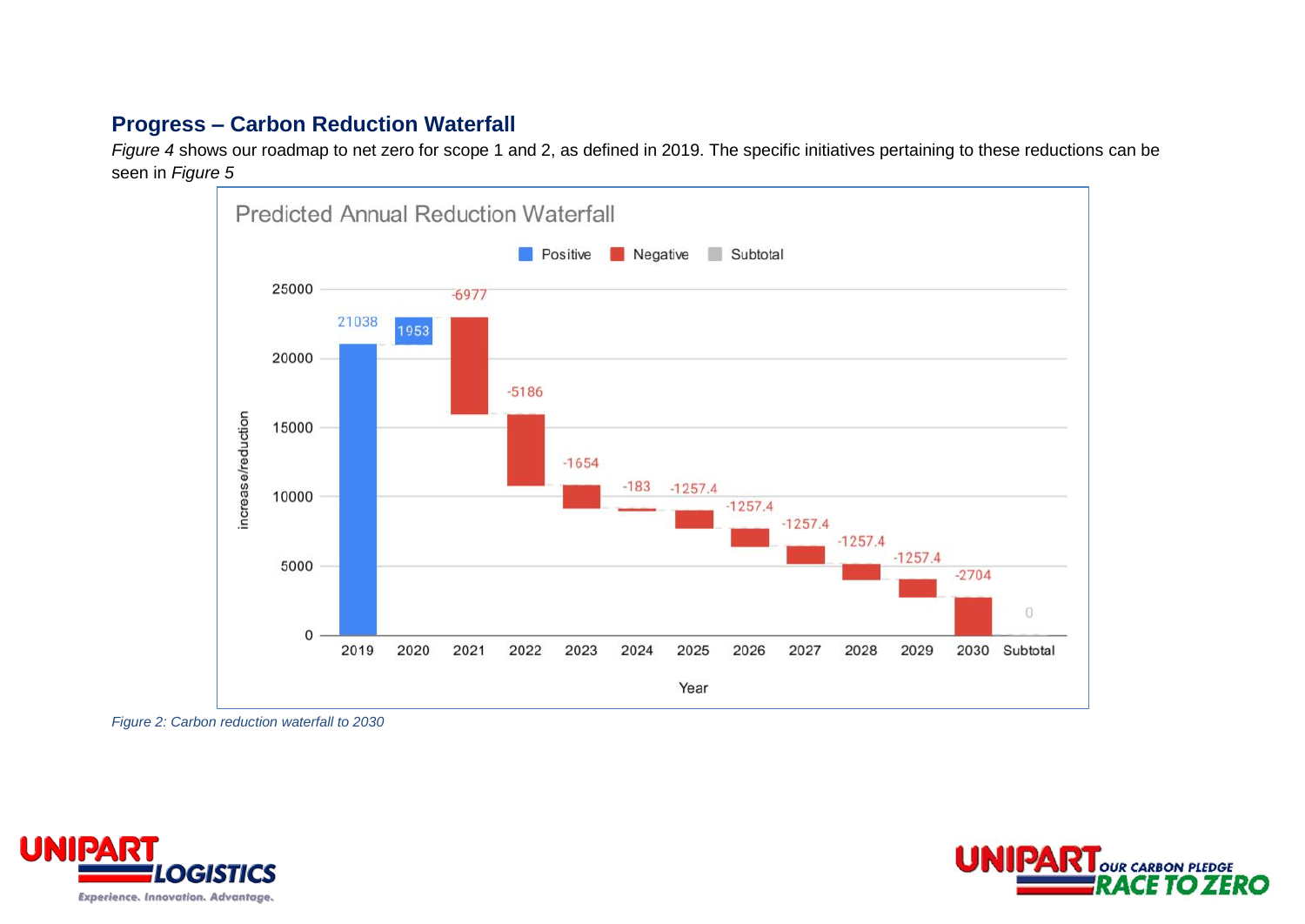

*Figure 3: Specific initiatives contributing to carbon reduction waterfall*



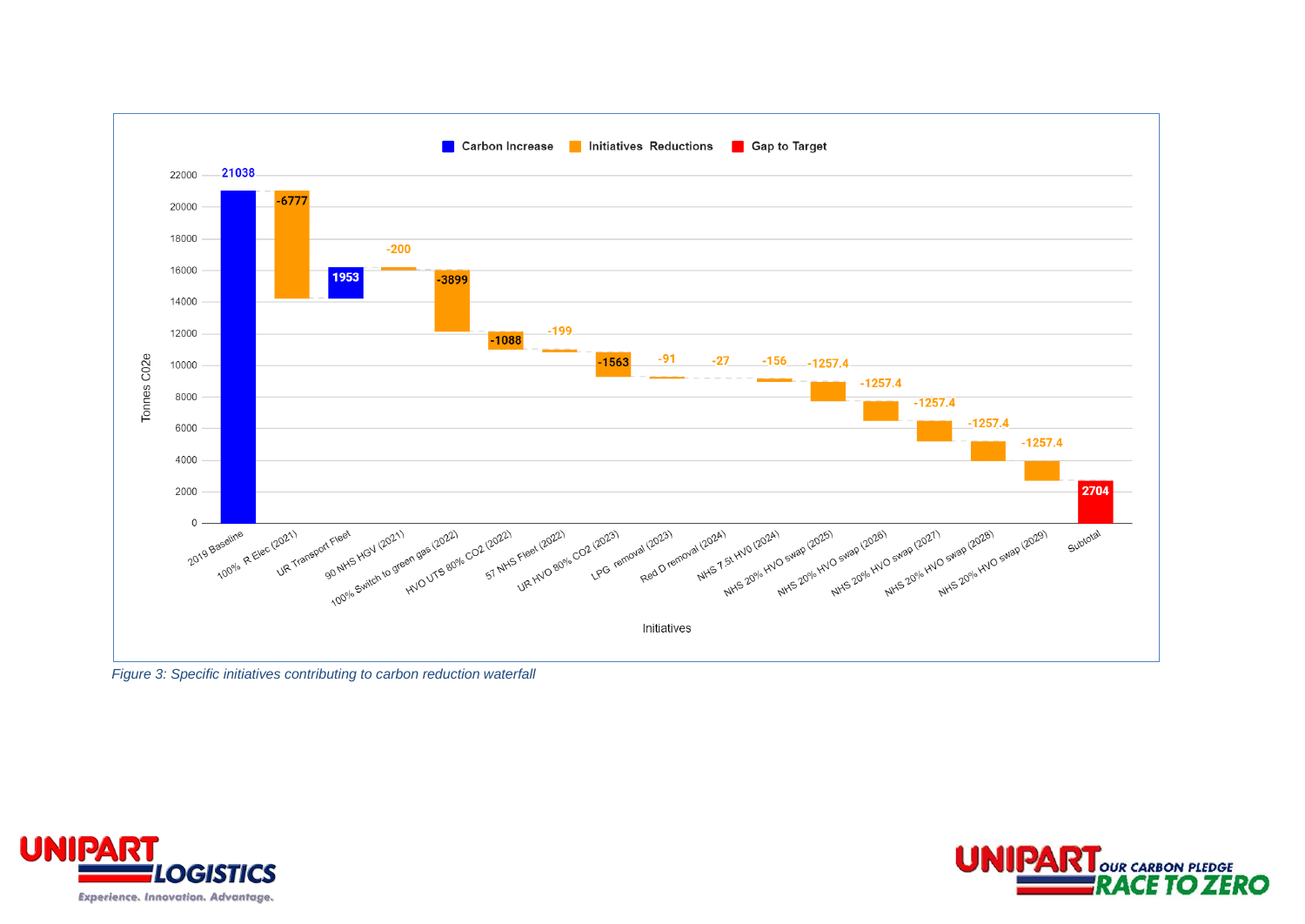## **Emissions Reduction Targets**

In order to continue our progress to achieving Net Zero, we have adopted the following carbon reduction targets:

- 2030 Science-Based Target (following 1.5°C ambition). We have signed the Sciencebased Targets Initiative's (SBTi's) Business Commitment to 1.5C. As approved by the Carbon Trust and are working, our targets are being approved by SBTi.
- 2030 Net Zero within our own operations (Scope 1 & 2)
- 2050 Net Zero across the value chain (Scope 3)

We project that carbon emissions of scope 1& 2 will decrease over the next eight years to 2704 tCO2e by 2030. This is a reduction of 87% and is in line with our Science-Based Target following a 1.5°C ambition and we have carbon capture projects in place to close the gap.

### **Carbon Reduction Projects:**

#### **Completed Projects**:

- LED lighting installation across all Unipart Logistics sites, with daylight and occupancy sensors
- Installation of sub meters at appropriate sites to manage energy consumption
- All sites now powered by 100% renewable electricity (January 2021)
- Solar panel installation at Honeybourne site (May 2021)
- Investigating solar panel installation at two largest sites Cowley and Nuneaton.
- Drivers provided with fuel efficiency training to improve fuel consumption and efficiency
- NHS fleet replacement to Euro 6 engines which are more fuel efficient and are alternative fuel HVO (Hydro treated Vegetable Oil) ready engines (September 2021). All of our vehicles have telematics software to aid driver training and awareness, and reduce fuel consumption and CO2 emissions.
- Various heat loss reduction technologies installed such as rapid-roller doors and dock levellers
- Push tap and sensor tap installation to reduce water consumption at all UL sites
- Compressed Air Leak detection installed at Honeybourne
- Skylight replacement programme across the estate to allow more natural daylight into warehouses reducing need for lighting.
- Rain water harvesting installation is underway
- Environmental training for all our staff to engage and inspire continuous improvement.
- Employee engagement, environment, and sustainability awareness campaigns are ongoing, including events such as:
	- "Digital Green Friday" for World Environment Day, where all teams on all sites were involved to provide ideas to reduce environmental impact. This was biggest event to date, and over 600 ideas were submitted.
	- National Recycling Week, where we held roadshows across all sites in collaboration with our waste management provider to educate and



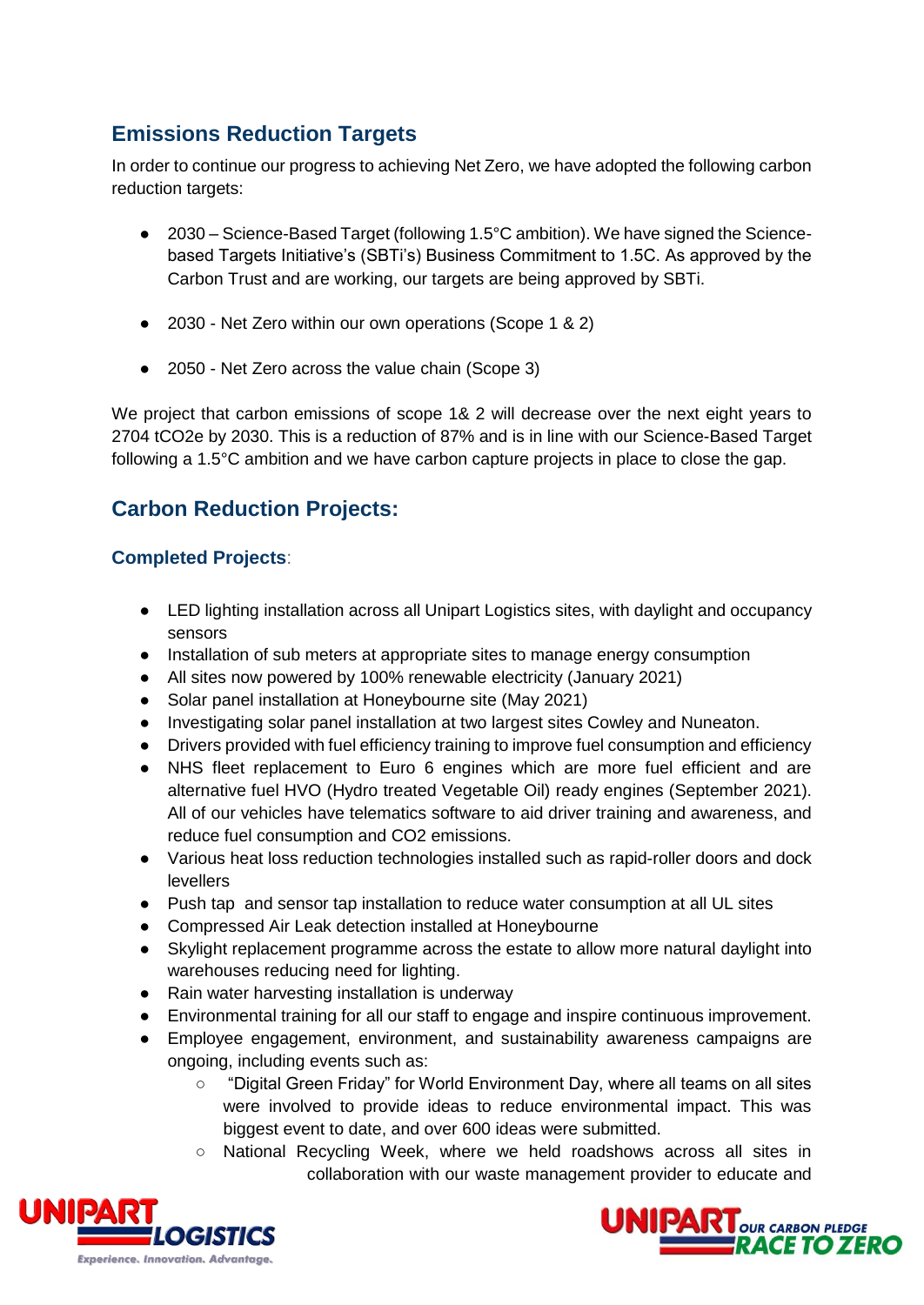raise awareness of the staff, regarding circular economy principles, and a call to action to encourage staff to implement reduce and reuse principle on site within our operations

○ "Project Coast", which is Unipart Logisitcs' single use plastic elimination project. To date we have removed over 160 tonnes of single use plastic.

The carbon emission reduction achieved by these initiatives has removed 5,024tCO2e, a 23% reduction on the 2019 baseline from our own emissions (scope 1&2).

#### **Future Projects**

To further reduce our emissions we have created an initiatives decarbonisation roadmap. Projects which we have already planned into our carbon reduction roadmap and have funding approval are as follows:

- Unipart Transport Services (UTS) HVO to fuel all owned vehicles, reducing CO2 emissions by over 80% . - January 2022
- All UL sites to move to green gas January 2022
- Full electric mechanical handling equipment (MHE) with the phasing out of all diesel and LPG trucks
- All NHS Supply Chain fleets to move to HVO fuel reducing CO2 emissions by over 80%. This will be 20% swap over year on year from 2024.
- Grant funding for eight electric HGV in the NHS Supply chain. This will provide the industry with key data on electric vehicle transport. Project to begin in spring 2022.
- Fleet replacement of NHS shunters and tractors to HVO ready September 2022.
- Working with the Woodlands Trust by plating over 11,600 trees on our Honeybourne site to capture carbon emissions and close the gap to target for our own operations (scope 1&2)
- Developing digital technology to deliver carbon reduction and environmental improvements.
- Collaborating with the supply chain to understand, manage and reduce our wider environmental impacts.
- Implementing a circular economy strategy across our business designing out waste & pollution, keeping products and materials in use and regenerating natural systems
- Design all new owned and leased building to carbon neutral specifications

Additional planned projects can be seen in *figure 5.*